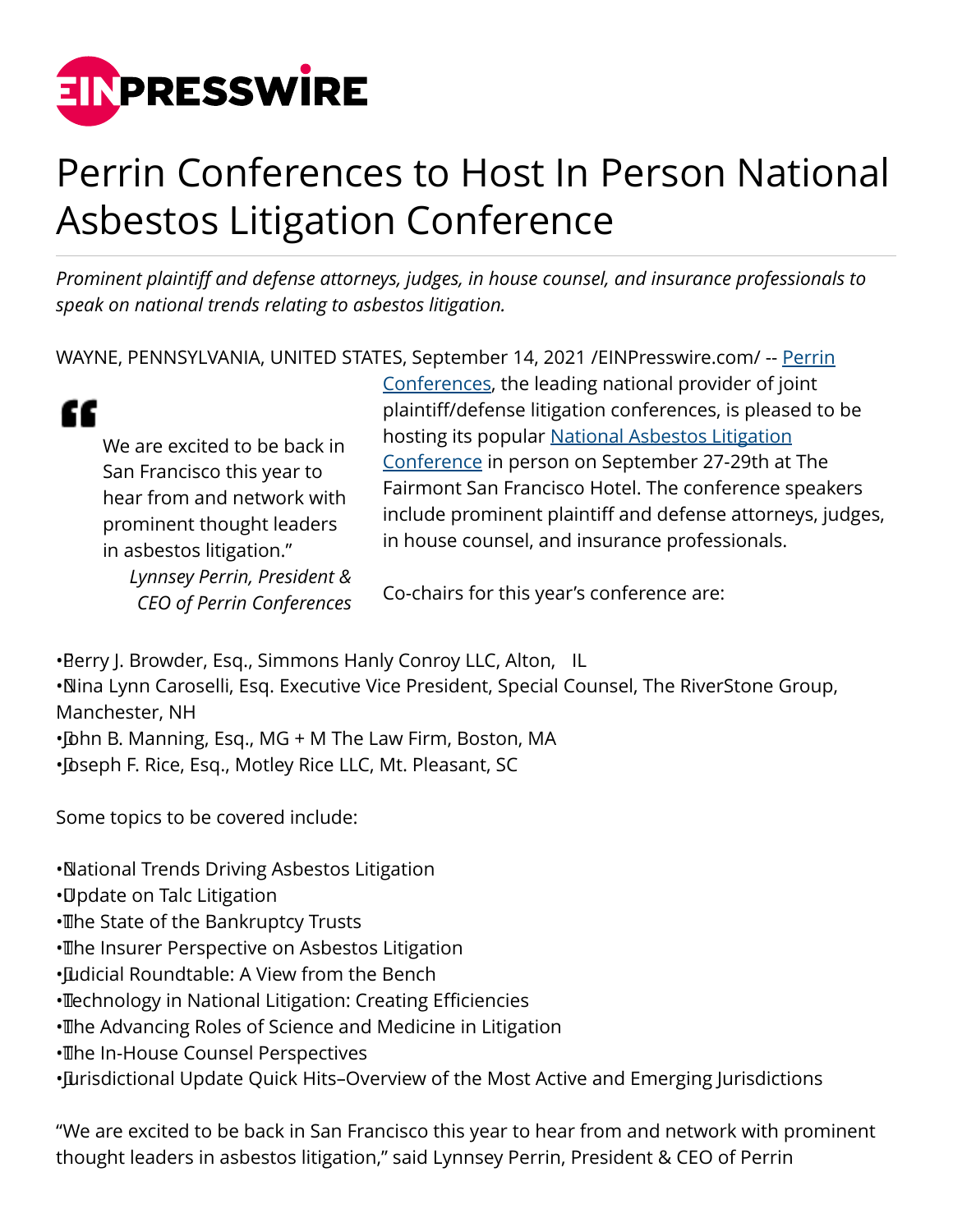## Conferences.

Attendees will have the opportunity to hear from speakers such as:

•John A. Baden, IV, Esq., Motley Rice LLC, Mt. Pleasant, SC • Joseph W. Belluck, Esq., Belluck & Fox, New York, NY • Daniel P. Blouin, Esq., Simmons Hanly Conroy LLC, New York, NY • Arnold R. Brody, Ph.D., Professor Emeritus, Department of Pathology, Tulane University Medical School, New Orleans, LA • Lisa Nathanson Busch, Esq., Weitz & Luxenberg, New York, NY • Lindsey Cheek, Esq., The Cheek Law Firm, LLC, New Orleans, LA • Hon. David S. Cunningham III, Los Angeles Superior Court, Los Angeles, CA • Hon. Erin P. Gall, Oneida County Supreme Court, Utica, NY • Brenda Godfrey, Assistant General Counsel, Litigation & Claims, SPX Corporation, Charlotte, NC • Holly A. Harris, Esg., Senior Counsel, Chevron Products Company, San Ramon, CA • James Kramer, Esq., Simmons Hanly Conroy LLC, New York, NY • Hon. Cynthia Ming-Mei Lee, San Francisco Superior Court, San Francisco, CA • Hon. Jo-Lynne Q. Lee, Alameda County Superior Court, Oakland, CA • Bridget G. Longoria, Esq., Assistant Vice President, Resolute Management Inc., Philadelphia, PA • R. Scott Masterson, Esq., Lewis Brisbois Bisgaard & Smith LLP, Atlanta, GA • Hon. Jennifer M. Medley, Orleans Civil District Court, New Orleans, LA • Sabrina Mizrachi, Vice President, Global Product Regulatory and Litigation, The Estée Lauder Companies, Inc., New York, NY • Sara M. Salger, Esq., The Gori Law Firm, Edwardsville, IL • Drge E. Sirgo, Principal, Gnarus Advisors LLC, Arlington, VA • Megan Shockley, Senior Manager, KCIC, Washington, DC • Baul Slater, Esg., Senior Counsel, General Electric Company, Fairfield, CT • Thomas W. Tardy III, Esg., Maron Marvel Bradley Anderson & Tardy LLC, Jackson, MS • Brendan J. Tully, Esq., Phillips & Paolicelli, LLP, New York, NY • Nicholas J. Vogelzang, Esq., Vogelzang Law, Chicago, IL • Brin M. Voyik, Esq., Vice President, Director, Claims Legal Counsel, The RiverStone Group, Manchester, NH • Sharon Zinns, Esq., Zinns Law, Atlanta, GA

CLE credit and CE adjuster credit will be available. Please contact Bethany Corio at bcorio@perrinconferences.com if you have any questions regarding accreditation.

For more details on registration, please contact Lynnsey Perrin at lperrin@perrinconferences.com or visit the Perrin Conferences website at [www.perrinconferences.com](http://www.perrinconferences.com).